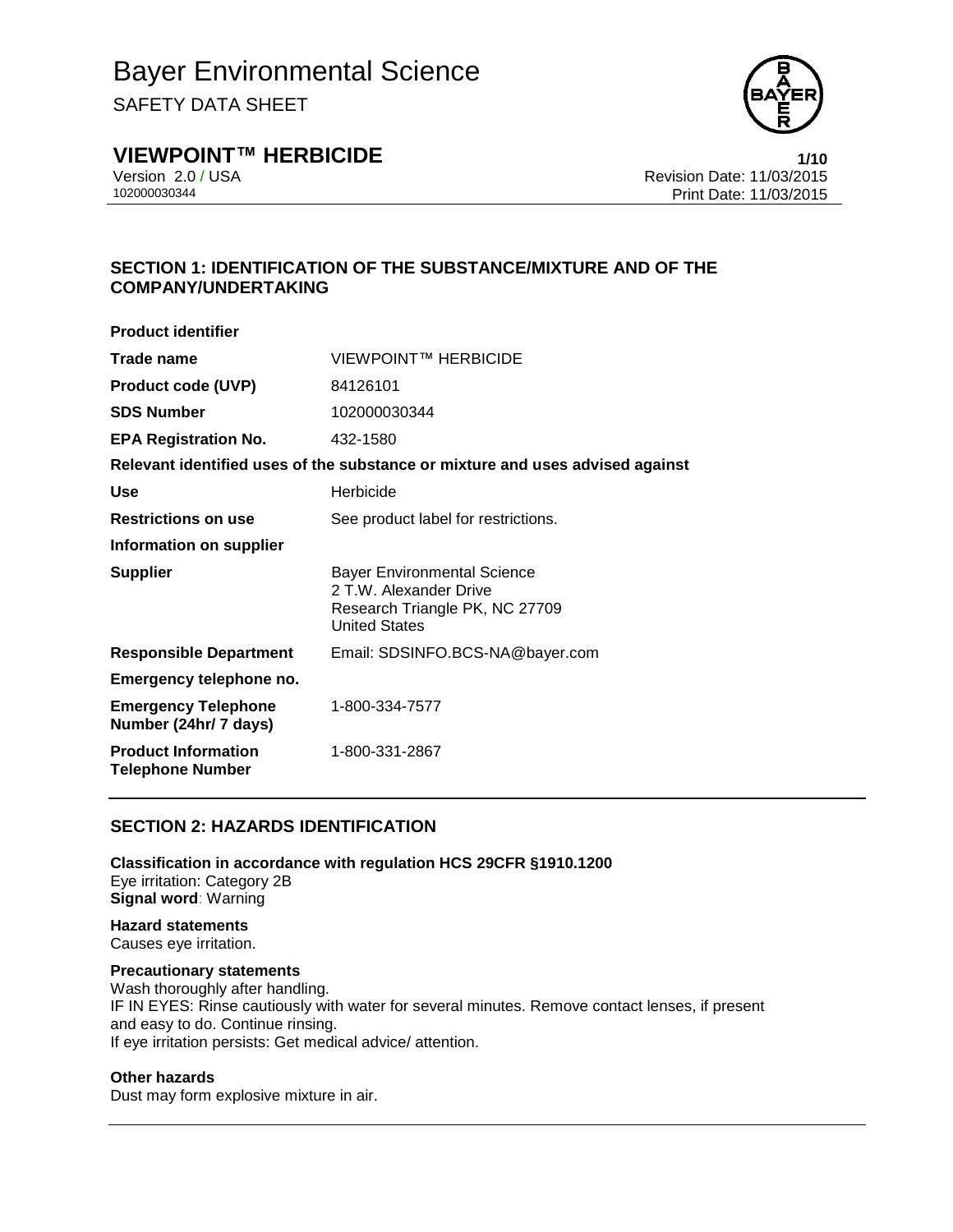SAFETY DATA SHEET



## **VIEWPOINT™ HERBICIDE**<br>Version 2.0 / USA **Proporting the Contract Contract Contract Contract Contract Contract Contract Contract Contra<br>Revision Date: 11/03/2015**

Version 2.0 / USA Revision Date: 11/03/2015<br>102000030344<br>Print Date: 11/03/2015 Print Date: 11/03/2015

#### **SECTION 3: COMPOSITION/INFORMATION ON INGREDIENTS**

| <b>Hazardous Component Name</b> | CAS-No.     | Concentration % by weight |
|---------------------------------|-------------|---------------------------|
| imazapyr                        | 81334-34-1  | 31.6                      |
| Aminocyclopyrachlor             | 858956-08-8 | 22.8                      |
| Metsulfuron-methyl              | 74223-64-6  | 7.3                       |

#### **SECTION 4: FIRST AID MEASURES**

| <b>Description of first aid measures</b>                                   |                                                                                                                                                                                                                                                                                                           |  |
|----------------------------------------------------------------------------|-----------------------------------------------------------------------------------------------------------------------------------------------------------------------------------------------------------------------------------------------------------------------------------------------------------|--|
| <b>General advice</b>                                                      | When possible, have the product container or label with you when<br>calling a poison control center or doctor or going for treatment.                                                                                                                                                                     |  |
| <b>Inhalation</b>                                                          | Move to fresh air. If person is not breathing, call 911 or an ambulance,<br>then give artificial respiration, preferably mouth-to-mouth if possible. Call<br>a physician or poison control center immediately.                                                                                            |  |
| <b>Skin contact</b>                                                        | Take off contaminated clothing and shoes immediately. Wash off<br>immediately with plenty of water for at least 15 minutes. Call a physician<br>or poison control center immediately.                                                                                                                     |  |
| Eye contact                                                                | Hold eye open and rinse slowly and gently with water for 15-20 minutes.<br>Remove contact lenses, if present, after the first 5 minutes, then<br>continue rinsing eye. Call a physician or poison control center<br>immediately.                                                                          |  |
| Ingestion                                                                  | Call a physician or poison control center immediately. Rinse out mouth<br>and give water in small sips to drink. DO NOT induce vomiting unless<br>directed to do so by a physician or poison control center. Never give<br>anything by mouth to an unconscious person. Do not leave victim<br>unattended. |  |
| Most important symptoms and effects, both acute and delayed                |                                                                                                                                                                                                                                                                                                           |  |
| <b>Symptoms</b>                                                            | To date no symptoms are known.                                                                                                                                                                                                                                                                            |  |
| Indication of any immediate medical attention and special treatment needed |                                                                                                                                                                                                                                                                                                           |  |
| <b>Treatment</b>                                                           | Appropriate supportive and symptomatic treatment as indicated by the<br>patient's condition is recommended. There is no specific antidote.                                                                                                                                                                |  |

#### **SECTION 5: FIREFIGHTING MEASURES**

| <b>Extinguishing media</b> |                                                                          |
|----------------------------|--------------------------------------------------------------------------|
| <b>Suitable</b>            | Use water spray, alcohol-resistant foam, dry chemical or carbon dioxide. |
| <b>Unsuitable</b>          | High volume water jet                                                    |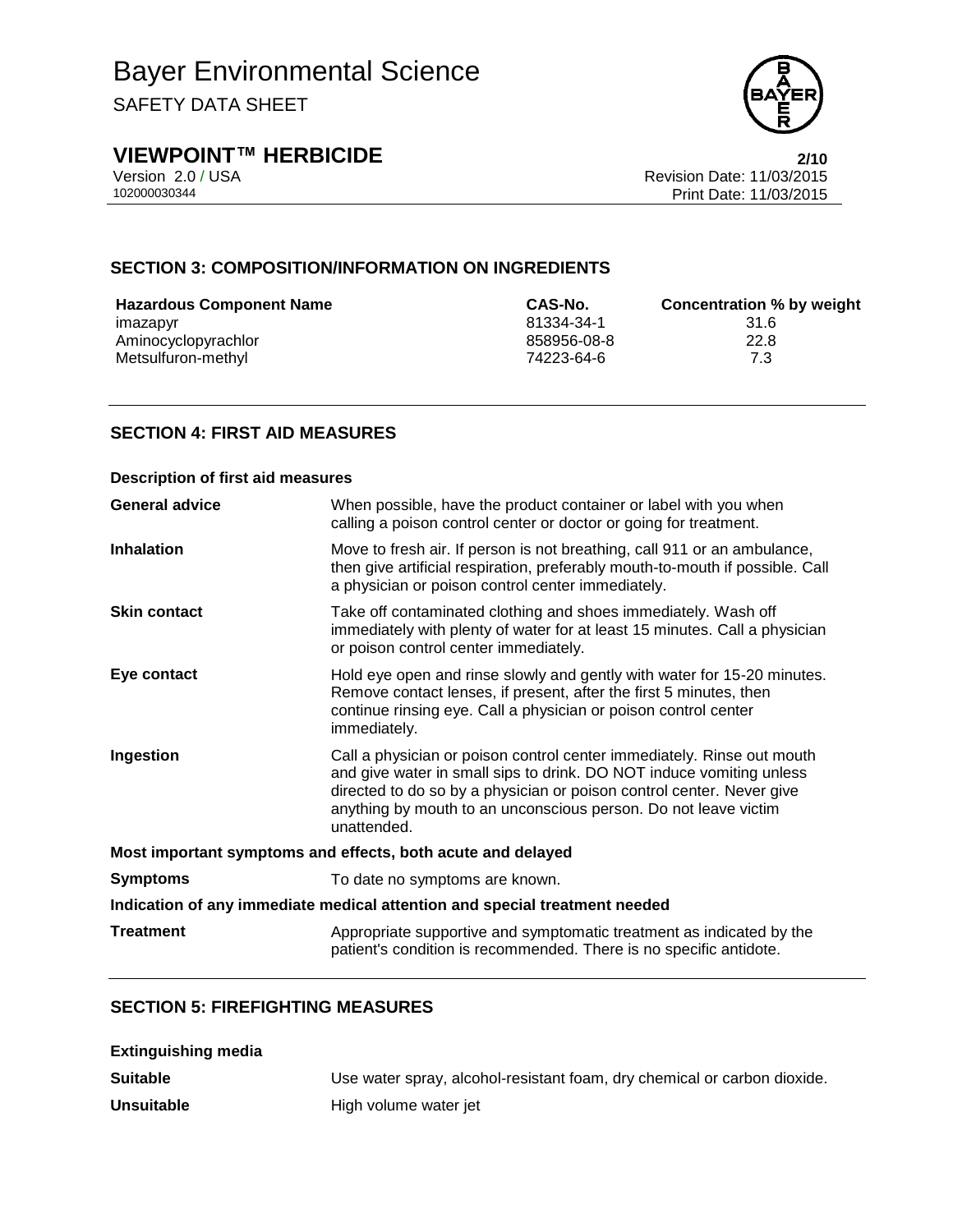## **VIEWPOINT™ HERBICIDE**<br>Version 2.0 / USA **bidding the Case of Case of Case of Case of Case of Case of Case of Case of Case of Case of C**



Version 2.0 / USA Revision Date: 11/03/2015<br>102000030344<br>Print Date: 11/03/2015 Print Date: 11/03/2015

| Special hazards arising<br>Dangerous gases are evolved in the event of a fire.<br>from the substance or<br>mixture                                                                                                                                                                                                              |  |
|---------------------------------------------------------------------------------------------------------------------------------------------------------------------------------------------------------------------------------------------------------------------------------------------------------------------------------|--|
| <b>Advice for firefighters</b>                                                                                                                                                                                                                                                                                                  |  |
| <b>Special protective</b><br>Firefighters should wear NIOSH approved self-contained breathing<br>equipment for fire-fighters<br>apparatus and full protective clothing.                                                                                                                                                         |  |
| <b>Further information</b><br>Use appropriate extinguishing media for material that is supplying fuel.<br>Whenever possible, contain fire-fighting water by diking area with sand<br>or earth. Fight fire from upwind position. Keep out of smoke. Do not<br>allow run-off from fire fighting to enter drains or water courses. |  |
| <b>Flash point</b><br>not applicable                                                                                                                                                                                                                                                                                            |  |
| <b>Autoignition temperature</b><br>no data available                                                                                                                                                                                                                                                                            |  |
| Lower explosion limit<br>not applicable                                                                                                                                                                                                                                                                                         |  |
| <b>Upper explosion limit</b><br>not applicable                                                                                                                                                                                                                                                                                  |  |
| <b>Explosivity</b><br>no data available                                                                                                                                                                                                                                                                                         |  |

#### **SECTION 6: ACCIDENTAL RELEASE MEASURES**

| Personal precautions, protective equipment and emergency procedures |  |
|---------------------------------------------------------------------|--|
|---------------------------------------------------------------------|--|

| <b>Precautions</b>                                    | Keep unauthorized people away. Isolate hazard area. Avoid contact<br>with spilled product or contaminated surfaces. Avoid dust formation.<br>Use personal protective equipment.                          |  |  |
|-------------------------------------------------------|----------------------------------------------------------------------------------------------------------------------------------------------------------------------------------------------------------|--|--|
| Methods and materials for containment and cleaning up |                                                                                                                                                                                                          |  |  |
| Methods for cleaning up                               | Sweep up or vacuum up spillage and collect in suitable container for<br>disposal. Clean contaminated floors and objects thoroughly, observing<br>environmental regulations. Dike area to prevent runoff. |  |  |
| <b>Additional advice</b>                              | Do not allow to enter soil, waterways or waste water canal. Do not<br>allow product to contact non-target plants.                                                                                        |  |  |
| Reference to other sections                           | Information regarding safe handling, see section 7.<br>Information regarding personal protective equipment, see section 8.<br>Information regarding waste disposal, see section 13.                      |  |  |

#### **SECTION 7: HANDLING AND STORAGE**

#### **Precautions for safe handling**

| Advice on safe handling | Ensure adequate ventilation. Avoid dust formation. Handle and open<br>container in a manner as to prevent spillage. |
|-------------------------|---------------------------------------------------------------------------------------------------------------------|
| <b>Hygiene measures</b> | Wash hands thoroughly with soap and water after handling and before                                                 |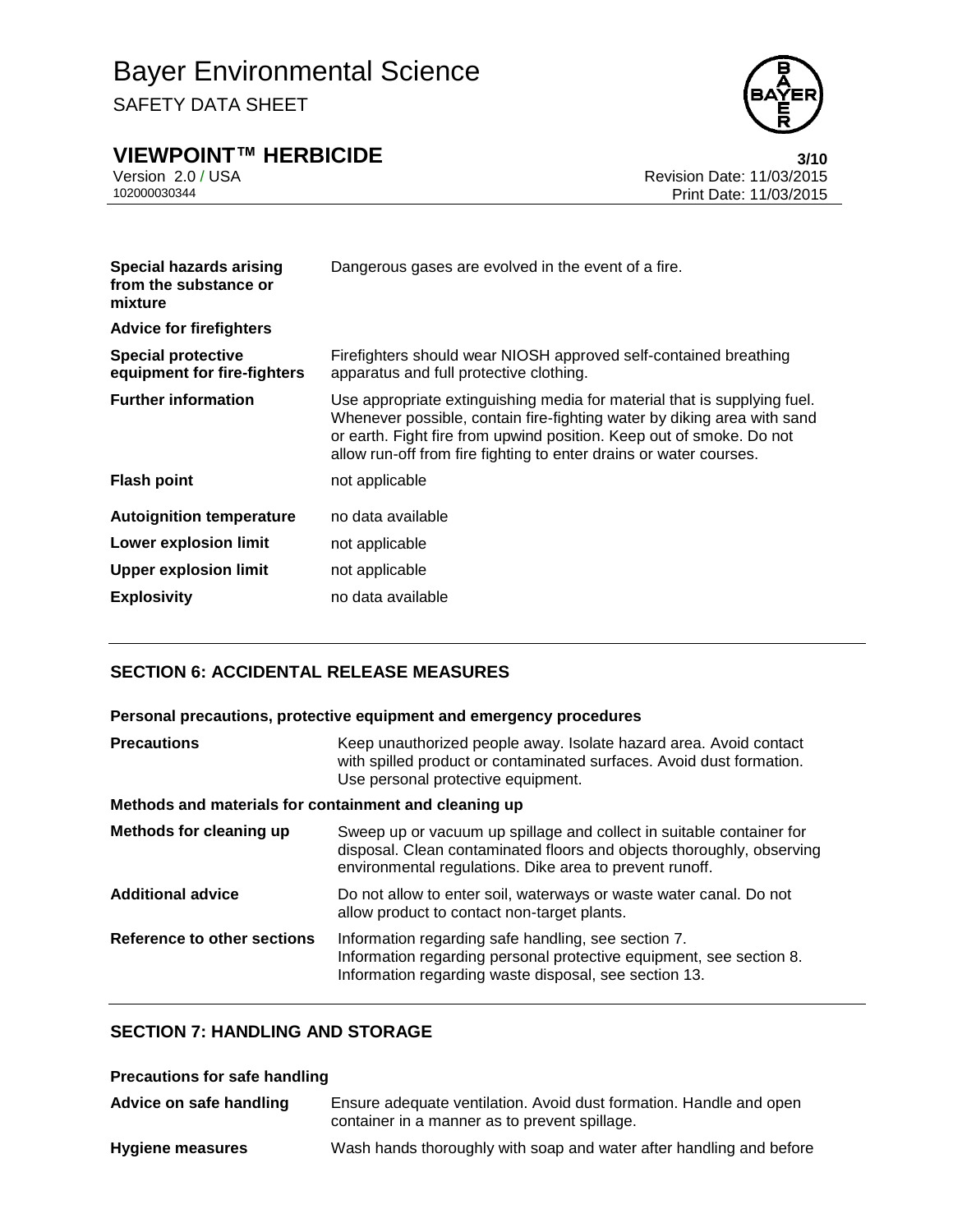



Version 2.0 / USA Revision Date: 11/03/2015<br>102000030344<br>Print Date: 11/03/2015 Print Date: 11/03/2015

> eating, drinking, chewing gum, using tobacco, using the toilet or applying cosmetics. Remove Personal Protective Equipment (PPE) immediately after handling this product. Remove and wash contaminated gloves, including the inside, before re-use. Wash thoroughly and put on clean clothing. Remove soiled clothing immediately and clean thoroughly before using again.

#### **Conditions for safe storage, including any incompatibilities**

**Requirements for storage areas and containers** Store in a cool, dry place and in such a manner as to prevent cross contamination with other crop protection products, fertilizers, food, and feed. Store in original container and out of the reach of children, preferably in a locked storage area.

#### **SECTION 8: EXPOSURE CONTROLS/PERSONAL PROTECTION**

| <b>Components</b>                 | CAS-No.    | <b>Control parameters</b>       | <b>Update</b> | <b>Basis</b>       |
|-----------------------------------|------------|---------------------------------|---------------|--------------------|
| Titanium dioxide                  | 13463-67-7 | $10 \text{ mg/m}$ 3<br>(TWA)    | 02 2012       | <b>ACGIH</b>       |
| Titanium dioxide<br>(Total dust.) | 13463-67-7 | $15 \text{ mg/m}$ 3<br>(PEL)    | 02 2006       | OSHA <sub>Z1</sub> |
| Titanium dioxide<br>(Total dust.) | 13463-67-7 | $10$ mg/m $3$<br>(TWA)          | 1989          | OSHA Z1A           |
| Titanium dioxide<br>(Total dust.) | 13463-67-7 | $10$ mg/m $3$<br>(TWA)          | 06 2008       | TN OEL             |
| Titanium dioxide                  | 13463-67-7 | 5 <sub>ug</sub> /m3<br>(AN ESL) | 03 2014       | <b>TX ESL</b>      |
| Titanium dioxide                  | 13463-67-7 | $50$ ug/m $3$<br>(ST ESL)       | 03 2014       | <b>TX ESL</b>      |

#### **Control parameters**

#### **Exposure controls**

#### **Personal protective equipment**

In normal use and handling conditions please refer to the label and/or leaflet. In all other cases the following recommendations would apply.

| <b>Respiratory protection</b> | When respirators are required, select NIOSH approved equipment<br>based on actual or potential airborne concentrations and in<br>accordance with the appropriate regulatory standards and/or industry<br>recommendations. |
|-------------------------------|---------------------------------------------------------------------------------------------------------------------------------------------------------------------------------------------------------------------------|
|                               |                                                                                                                                                                                                                           |

| <b>Hand protection</b>             | Chemical resistant nitrile rubber gloves                                                                                                          |
|------------------------------------|---------------------------------------------------------------------------------------------------------------------------------------------------|
| Eye protection                     | Safety glasses with side-shields                                                                                                                  |
| Skin and body protection           | Wear long-sleeved shirt and long pants and shoes plus socks.                                                                                      |
| <b>General protective measures</b> | Follow manufacturer's instructions for cleaning/maintaining PPE. If<br>no such instructions for washables, use detergent and warm/tepid<br>water. |

Keep and wash PPE separately from other laundry.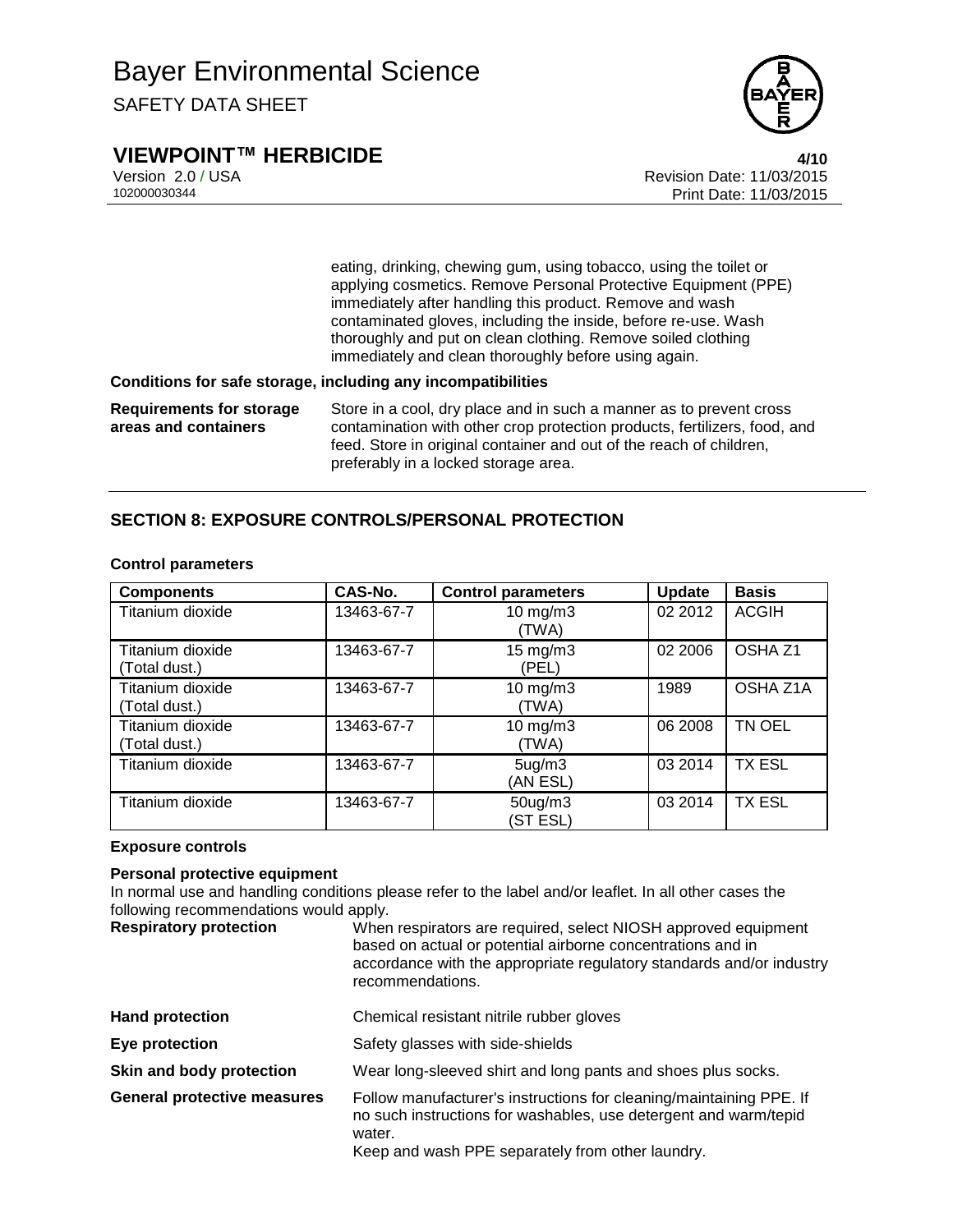# Bayer Environmental Science

SAFETY DATA SHEET

## **VIEWPOINT™ HERBICIDE**<br>Version 2.0 / USA **6/10**<br>Revision Date: 11/03/2015



Version 2.0 / USA Revision Date: 11/03/2015<br>102000030344<br>Print Date: 11/03/2015 Print Date: 11/03/2015

#### **SECTION 9. PHYSICAL AND CHEMICAL PROPERTIES**

| Appearance                                              | light beige to light brown             |
|---------------------------------------------------------|----------------------------------------|
| <b>Physical State</b>                                   | extrusion granulate                    |
| Odor                                                    | slightly ammonia-like                  |
| <b>Odour Threshold</b>                                  | no data available                      |
| рH                                                      | $5.4 - 6.2$                            |
| <b>Vapor Pressure</b>                                   | not applicable                         |
| Vapor Density (Air = 1)                                 | no data available                      |
| <b>Bulk density</b>                                     | 0.50 - 0.58 g/ml (loose)               |
| <b>Evapouration rate</b>                                | not applicable                         |
| <b>Boiling Point</b><br><b>Melting / Freezing Point</b> | no data available<br>no data available |
| <b>Water solubility</b>                                 | dispersible                            |
| <b>Minimum Ignition Energy</b>                          | no data available                      |
| <b>Decomposition</b><br>temperature                     | no data available                      |
| <b>Partition coefficient: n-</b><br>octanol/water       | no data available                      |
| <b>Viscosity</b>                                        |                                        |
|                                                         | not applicable                         |
| <b>Flash point</b>                                      | not applicable                         |
| <b>Autoignition temperature</b>                         | no data available                      |
| <b>Lower explosion limit</b>                            | not applicable                         |
| <b>Upper explosion limit</b>                            | not applicable                         |
| <b>Explosivity</b>                                      | no data available                      |

#### **SECTION 10: STABILITY AND REACTIVITY**

| <b>Reactivity</b>                                            |                                                             |
|--------------------------------------------------------------|-------------------------------------------------------------|
| <b>Thermal decomposition</b>                                 | no data available                                           |
| <b>Chemical stability</b><br>Stable under normal conditions. |                                                             |
| <b>Possibility of hazardous</b><br>reactions                 | No dangerous reaction known under conditions of normal use. |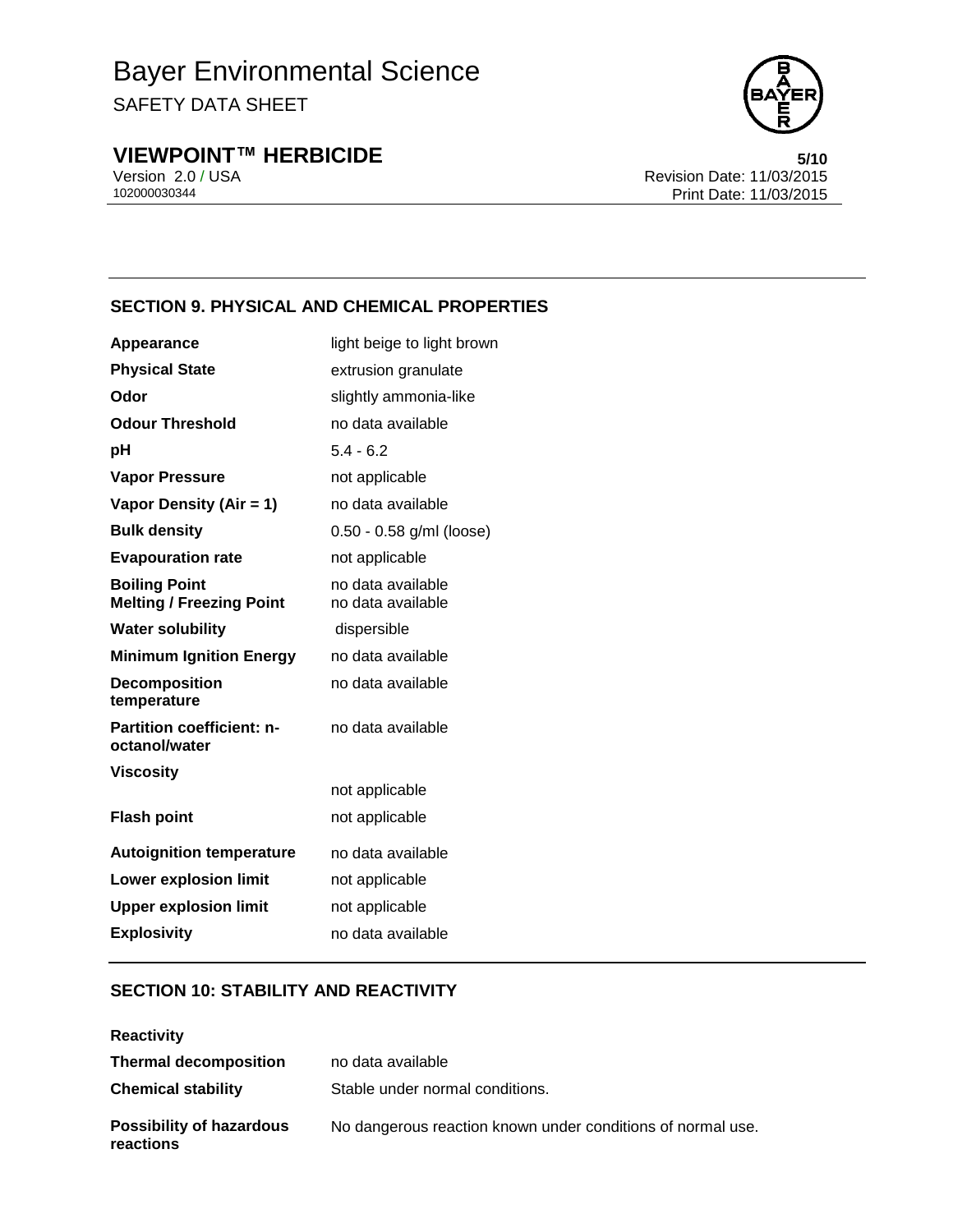**VIEWPOINT™ HERBICIDE 6/10**



Version 2.0 / USA Revision Date: 11/03/2015<br>102000030344<br>Print Date: 11/03/2015 Print Date: 11/03/2015

| <b>Conditions to avoid</b>                 | no data available                                                  |
|--------------------------------------------|--------------------------------------------------------------------|
| Incompatible materials                     | no data available                                                  |
| <b>Hazardous decomposition</b><br>products | No decomposition products expected under normal conditions of use. |

#### **SECTION 11: TOXICOLOGICAL INFORMATION**

| <b>Exposure routes</b>          | Skin contact, Eye contact, Inhalation |
|---------------------------------|---------------------------------------|
| <b>Immediate Effects</b><br>Eve | Moderate eye irritation.              |
| <b>Skin</b>                     | Slight irritation                     |

#### **Information on toxicological effects**

| <b>Acute oral toxicity</b>       | LD50 (rat) $> 5,000$ mg/kg                      |
|----------------------------------|-------------------------------------------------|
| <b>Acute inhalation toxicity</b> | $LC50$ (rat) $> 5.0$ mg/l<br>Exposure time: 4 h |
| <b>Acute dermal toxicity</b>     | LD50 (rabbit) $> 2,000$ mg/kg                   |
| <b>Skin irritation</b>           | Slight irritation (rat)                         |
| <b>Eye irritation</b>            | Slight irritation (rabbit)                      |
| <b>Sensitisation</b>             | Non-sensitizing. (guinea pig)                   |
| <b>ACGIH</b>                     |                                                 |
| None.                            |                                                 |
| <b>NTP</b>                       |                                                 |
| None.                            |                                                 |
| <b>IARC</b>                      |                                                 |
| None.                            |                                                 |
| <b>OSHA</b>                      |                                                 |
| None.                            |                                                 |

#### **Further information**

Information given is based on data on the components and the toxicology of similar products.

#### **SECTION 12: ECOLOGICAL INFORMATION**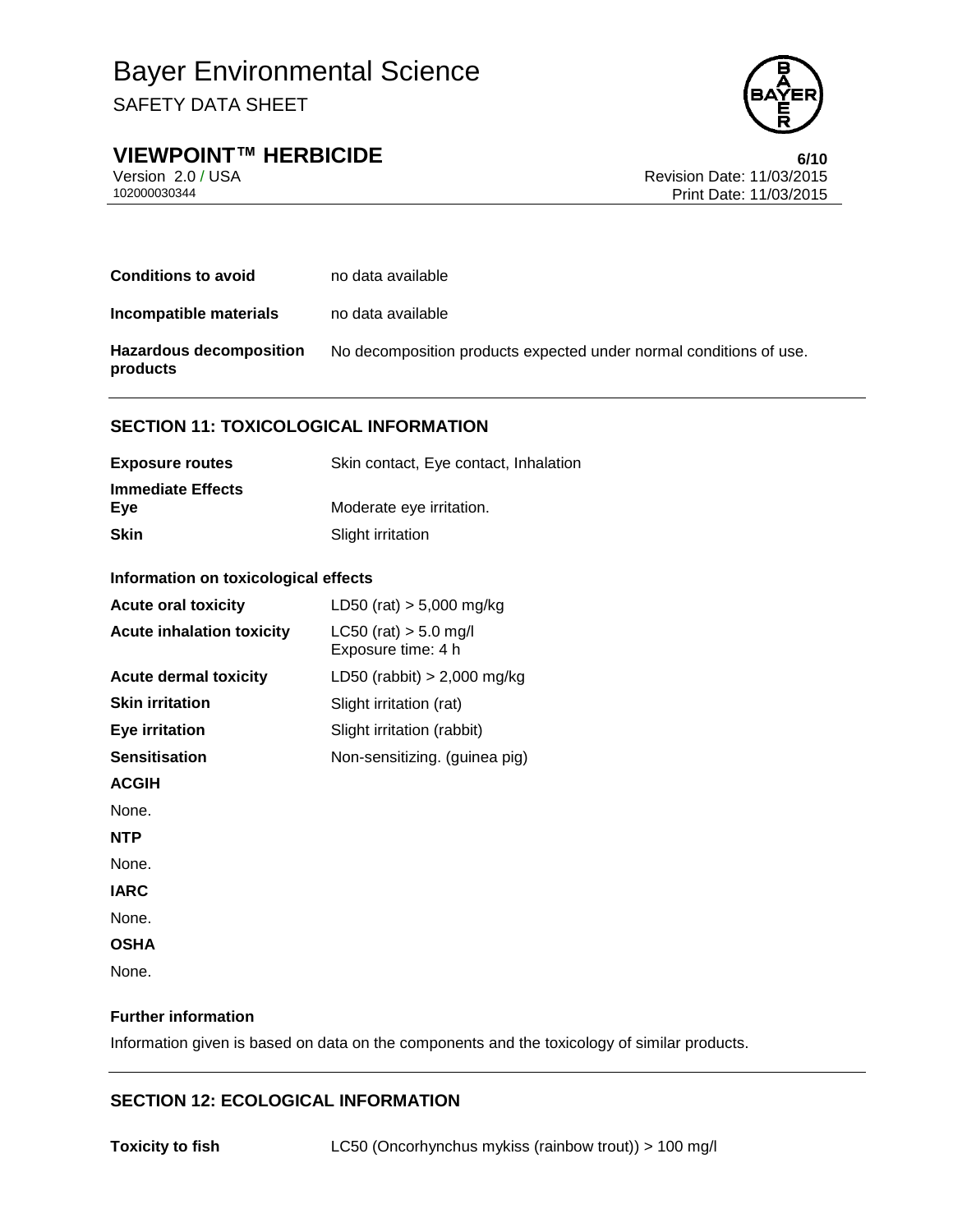## **VIEWPOINT™ HERBICIDE 7/10**



Version 2.0 / USA Revision Date: 11/03/2015<br>102000030344<br>Print Date: 11/03/2015 Print Date: 11/03/2015

|                                             | Exposure time: 96 h<br>The value mentioned relates to the active ingredient imazapyr.                                                                                                                                                                                                                                               |
|---------------------------------------------|-------------------------------------------------------------------------------------------------------------------------------------------------------------------------------------------------------------------------------------------------------------------------------------------------------------------------------------|
|                                             | LC50 (Oncorhynchus mykiss (rainbow trout)) > 119 mg/l<br>Exposure time: 96 h<br>The value mentioned relates to the active ingredient<br>aminocyclopyrachlor.                                                                                                                                                                        |
|                                             | LC50 (Oncorhynchus mykiss (rainbow trout)) > 150 mg/l<br>Exposure time: 96 h<br>The value mentioned relates to the active ingredient metsulfuron methyl.                                                                                                                                                                            |
| <b>Toxicity to aquatic</b><br>invertebrates | EC50 (Daphnia magna (Water flea)) > 100 mg/l<br>Exposure time: 48 h<br>The value mentioned relates to the active ingredient imazapyr.                                                                                                                                                                                               |
|                                             | EC50 (Daphnia magna (Water flea)) 43 mg/l<br>Exposure time: 96 h<br>The value mentioned relates to the active ingredient<br>aminocyclopyrachlor.                                                                                                                                                                                    |
|                                             | EC50 (Daphnia magna (Water flea)) > 120 mg/l<br>Exposure time: 48 h<br>The value mentioned relates to the active ingredient metsulfuron methyl.                                                                                                                                                                                     |
| <b>Toxicity to aquatic plants</b>           | EC50 (Raphidocelis subcapitata (freshwater green alga)) > 122 mg/l<br>Exposure time: 72 h<br>The value mentioned relates to the active ingredient<br>aminocyclopyrachlor.                                                                                                                                                           |
|                                             | EC50 (Lemna minor (Common duck-weed)) 0.00036 mg/l<br>Exposure time: 14 d<br>The value mentioned relates to the active ingredient metsulfuron methyl.                                                                                                                                                                               |
| <b>Environmental precautions</b>            | Do not apply directly to water, to areas where surface water is present<br>or to intertidal areas below the mean high water mark.<br>Do not contaminate surface or ground water by cleaning equipment or<br>disposal of wastes, including equipment wash water.<br>Do not allow to get into surface water, drains and ground water. |

#### **SECTION 13: DISPOSAL CONSIDERATIONS**

#### **Waste treatment methods**

| <b>Product</b>                | Dispose in accordance with all local, state/provincial and federal<br>regulations.<br>Do not contaminate water, food, or feed by disposal.<br>Follow advice on product label and/or leaflet. |
|-------------------------------|----------------------------------------------------------------------------------------------------------------------------------------------------------------------------------------------|
| <b>Contaminated packaging</b> | Do not re-use empty containers.<br>Triple rinse containers.                                                                                                                                  |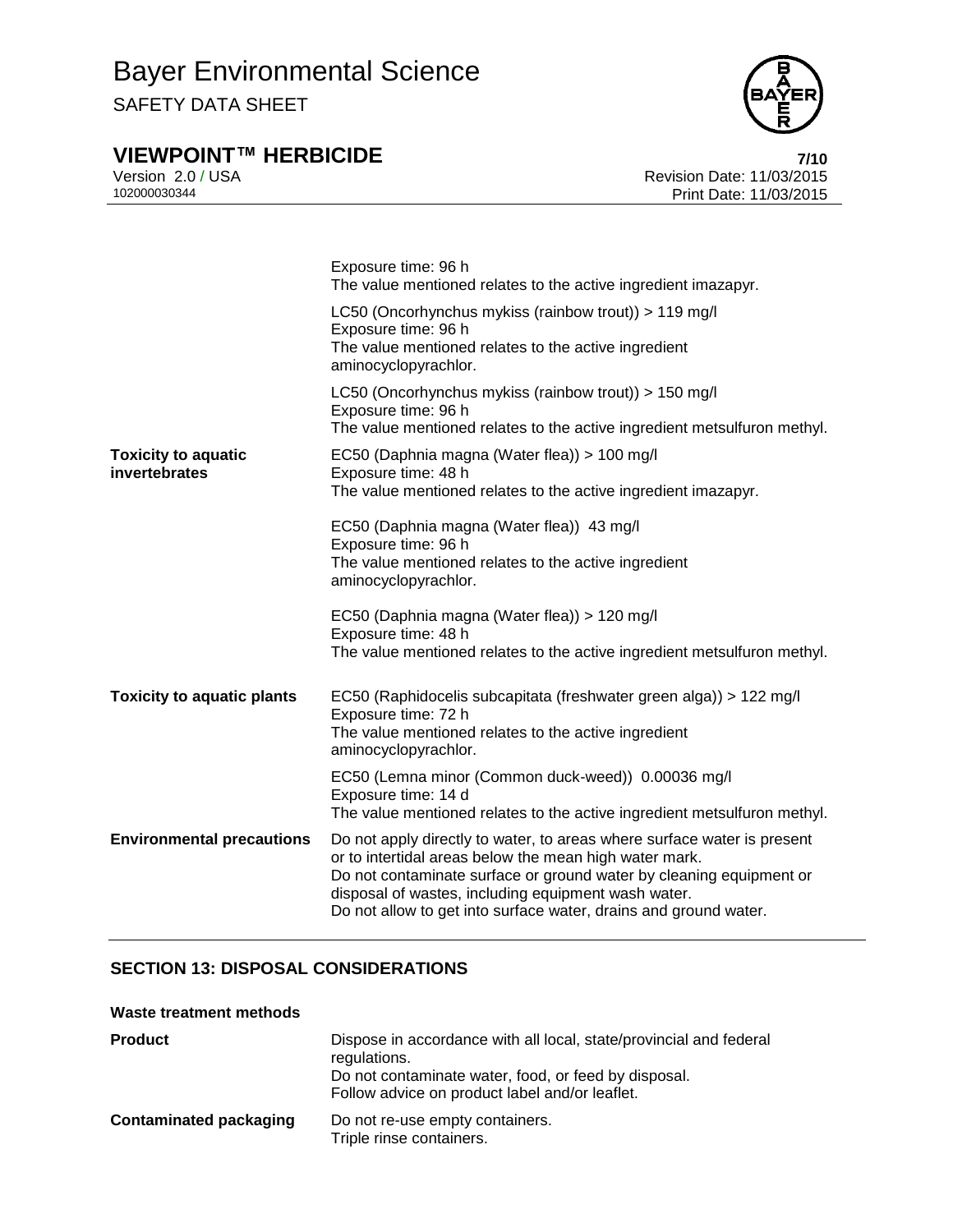## Bayer Environmental Science

SAFETY DATA SHEET



### **VIEWPOINT™ HERBICIDE 8/10**

Version 2.0 / USA Revision Date: 11/03/2015 Print Date: 11/03/2015

|                         | Dispose of empty container in a sanitary landfill or by incineration, or, if<br>allowed by State/Provincial and local authorities, by burning.<br>If burned, stay out of smoke.<br>Follow advice on product label and/or leaflet. |
|-------------------------|-----------------------------------------------------------------------------------------------------------------------------------------------------------------------------------------------------------------------------------|
| <b>RCRA Information</b> | Characterization and proper disposal of this material as a special or<br>hazardous waste is dependent upon Federal, State and local laws and<br>are the user's responsibility. RCRA classification may apply.                     |

#### **SECTION 14: TRANSPORT INFORMATION**

| 49CFR                    | Not dangerous goods / not hazardous material |  |
|--------------------------|----------------------------------------------|--|
| <b>IMDG</b>              |                                              |  |
| UN number                | 3077                                         |  |
| Class                    | 9                                            |  |
| Packaging group          | Ш                                            |  |
| Marine pollutant         | YES.                                         |  |
| Proper shipping name     | ENVIRONMENTALLY HAZARDOUS SUBSTANCE, SOLID,  |  |
|                          | N.O.S.                                       |  |
|                          | (METSULFURON-METHYL MIXTURE)                 |  |
| <b>IATA</b>              |                                              |  |
| UN number                | 3077                                         |  |
| Class                    | 9                                            |  |
| Packaging group          | Ш                                            |  |
| Environm. Hazardous Mark | <b>YES</b>                                   |  |
| Proper shipping name     | ENVIRONMENTALLY HAZARDOUS SUBSTANCE, SOLID,  |  |
|                          | N.O.S.                                       |  |
|                          | (METSULFURON-METHYL MIXTURE)                 |  |

This transportation information is not intended to convey all specific regulatory information relating to this product. It does not address regulatory variations due to package size or special transportation requirements.

#### **SECTION 15: REGULATORY INFORMATION**

**EPA Registration No.** 432-1580 **US Federal Regulations TSCA list** None. **US. Toxic Substances Control Act (TSCA) Section 12(b) Export Notification (40 CFR 707, Subpt D)** None. **SARA Title III - Section 302 - Notification and Information** None. **SARA Title III - Section 313 - Toxic Chemical Release Reporting**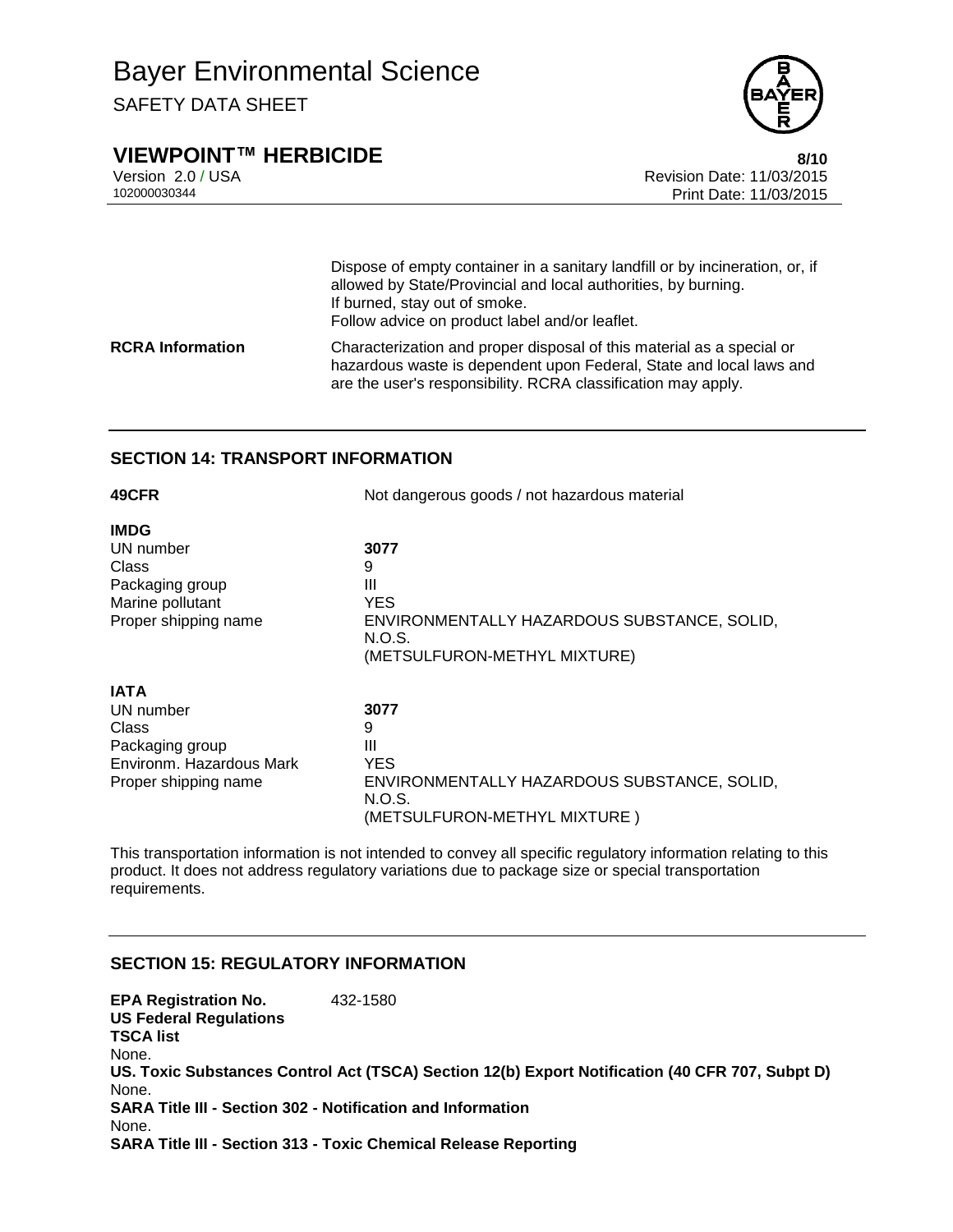SAFETY DATA SHEET

### **VIEWPOINT™ HERBICIDE 9/10**

Version 2.0 / USA Revision Date: 11/03/2015 102000030344 Print Date: 11/03/2015

None. **US States Regulatory Reporting CA Prop65**

This product does not contain any substances known to the State of California to cause cancer.

This product does not contain any substances known to the State of California to cause reproductive harm.

**US State Right-To-Know Ingredients** None.

**Canadian Regulations Canadian Domestic Substance List** None.

**Environmental CERCLA** None. **Clean Water Section 307 Priority Pollutants** None. **Safe Drinking Water Act Maximum Contaminant Levels** None.

#### **EPA/FIFRA Information:**

This chemical is a pesticide product registered by the Environmental Protection Agency and is subject to certain labeling requirements under federal pesticide law. These requirements differ from the classification criteria and hazard information required for safety data sheets, and for workplace labels of non-pesticide chemicals. Following is the hazard information required on the pesticide label:

**Signal word:** Caution! **Hazard statements:** Causes eye irritation. Harmful if absorbed through skin. Avoid contact with skin, eyes and clothing. Avoid breathing dust or spray mist. Wash thoroughly with soap and water after handling. Remove and wash contaminated clothing before re-use.

#### **SECTION 16: OTHER INFORMATION**

#### **Abbreviations and acronyms**

| 49CFR         | Code of Federal Regulations, Title 49                            |
|---------------|------------------------------------------------------------------|
| <b>ACGIH</b>  | US. ACGIH Threshold Limit Values                                 |
| CAS-Nr.       | <b>Chemical Abstracts Service number</b>                         |
| <b>EINECS</b> | European inventory of existing commercial substances             |
| <b>ELINCS</b> | European list of notified chemical substances                    |
| <b>IARC</b>   | US. IARC Monographs on Occupational Exposures to Chemical Agents |